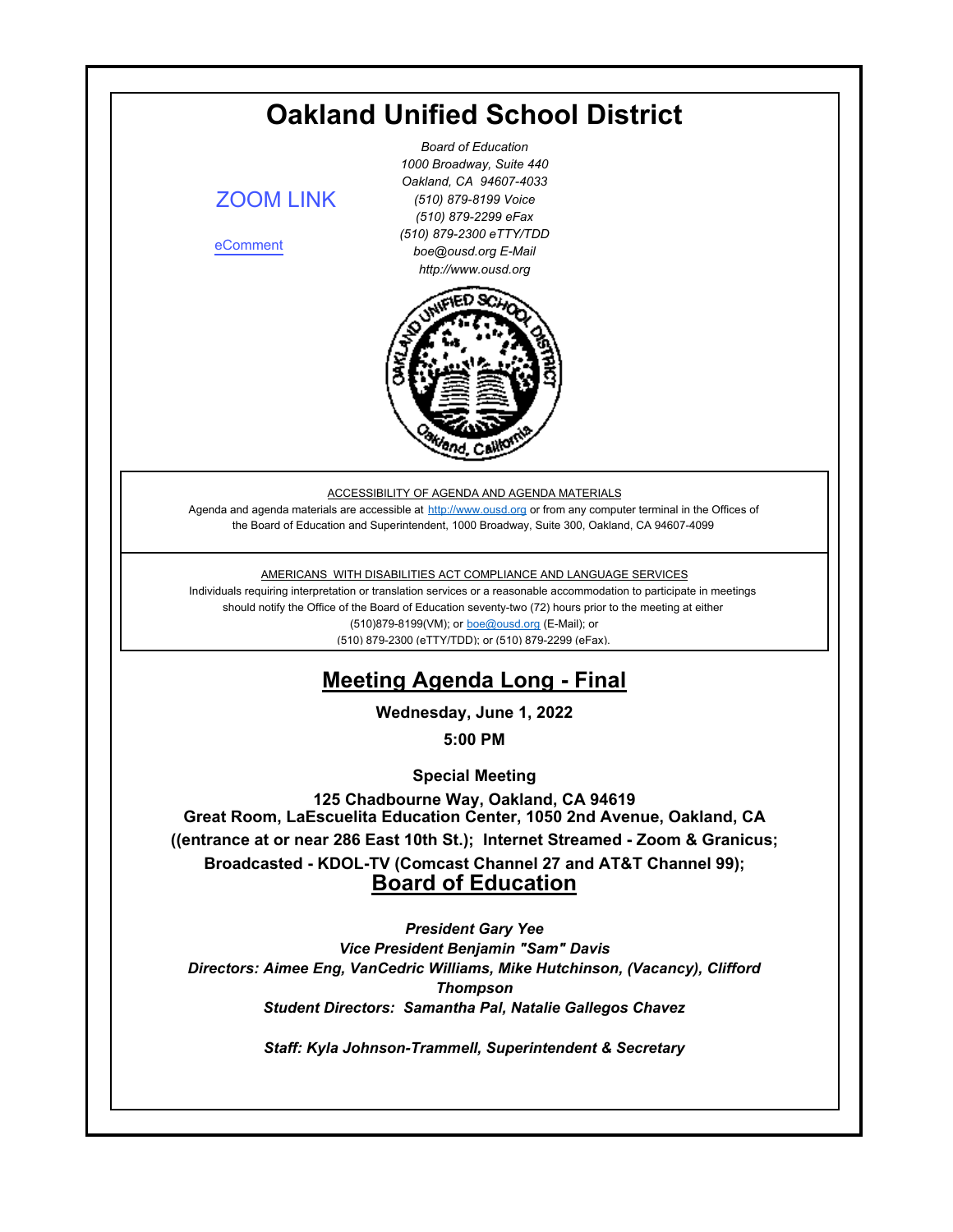# Table of Contents

| NOTICE - MEDIA/MEMBERS OF THE PUBLIC MAY ATTENDAND PARTICIPATE IN-PERSON                               |  |
|--------------------------------------------------------------------------------------------------------|--|
|                                                                                                        |  |
| NOTICE - MEDIA/MEMBERS OF THE PUBLIC MAY ATTENDAND PARTICIPATE IN-PERSON                               |  |
|                                                                                                        |  |
| NOTICE - RESUME MEETING ENTIRELY VIRTUALLY IFTHERE ARE PUBLIC HEALTH                                   |  |
|                                                                                                        |  |
|                                                                                                        |  |
|                                                                                                        |  |
|                                                                                                        |  |
|                                                                                                        |  |
| C. President's Statement Disclosing Item(s) To Be Discussed In ClosedSession Today (Listed Pursuant To |  |
|                                                                                                        |  |
|                                                                                                        |  |
|                                                                                                        |  |
|                                                                                                        |  |
|                                                                                                        |  |
|                                                                                                        |  |
|                                                                                                        |  |
|                                                                                                        |  |
|                                                                                                        |  |
|                                                                                                        |  |
|                                                                                                        |  |
|                                                                                                        |  |
| G. President's Statement of Reportable Action Taken In Closed Sessionand the Vote or Abstention of     |  |
|                                                                                                        |  |
|                                                                                                        |  |
| 22-1276 Third Interim Financial Report - As of April 30, 2022 - Fiscal Year 2021-2022 - Chief          |  |
|                                                                                                        |  |
| 22-1477 Report - Part 2 - District Staffing Levels and Compensation - Chief Business Officer           |  |
|                                                                                                        |  |
| 22-1475 Amendment, Classified Employees Reduction in Force -Lack of Funds and/or Lack of               |  |
|                                                                                                        |  |
|                                                                                                        |  |
|                                                                                                        |  |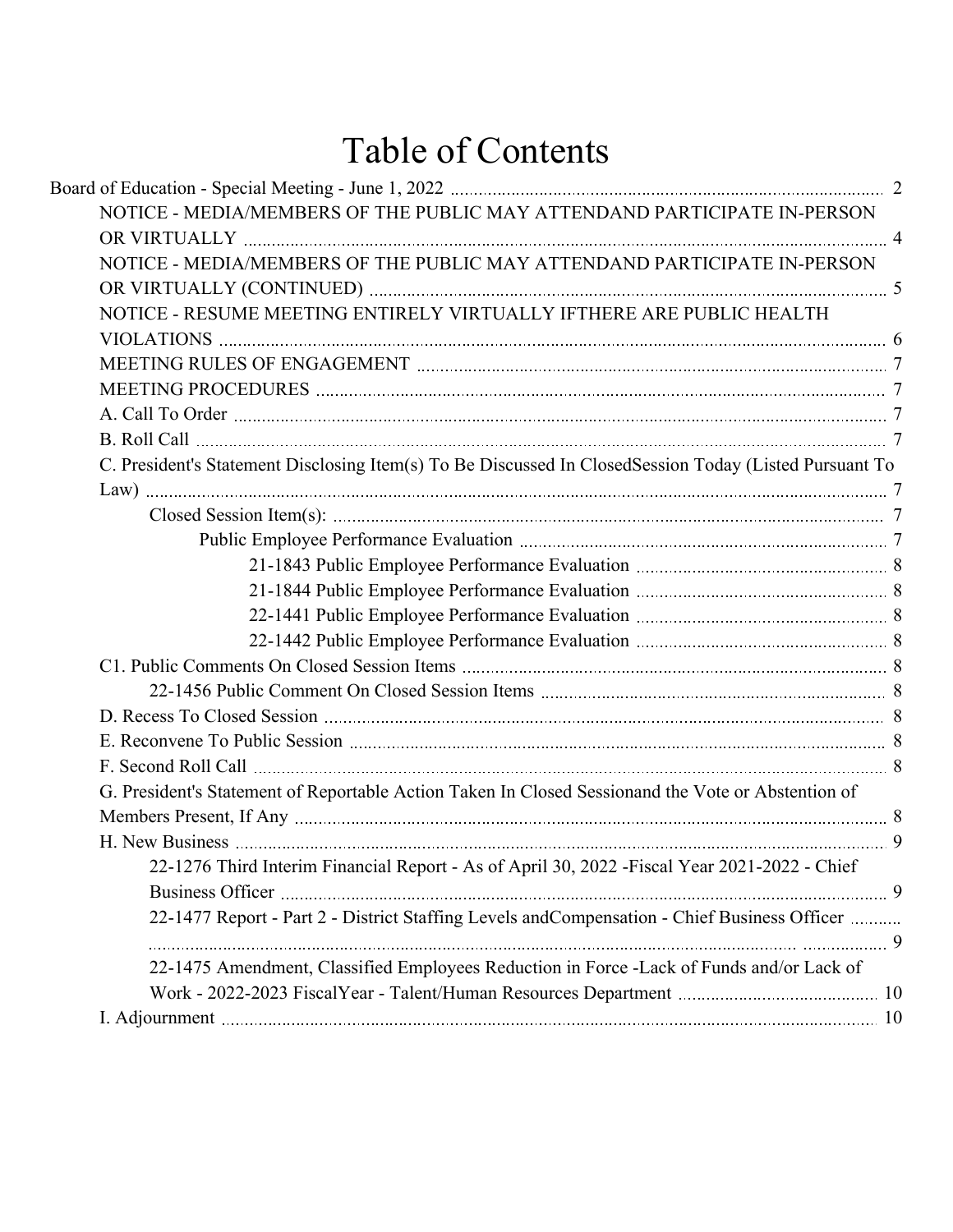LEY CUMPLIMIENTO PARA AMERICANOS CON DISCAPACIDADES Y SERVICIO DE IDIOMAS Personas que requieran servicios de traducción o interpretación o facilidades razonables para participar en juntas deberán notificar a la Oficina de la Mesa Directiva de Educación setenta y dos (72) horas antes de la junta ya sea al (510)879-8199(VM); o boe@ousd.org (E-Mail); o (510) 879-2300 (eTTY/TDD); o (510) 879-2299 (eFax).

#### 美国残障人士法案條例遵守及語言服務

個别人士需要傳譯及翻譯服務或有合理安排去參與會議的應該在舉行會議之前的七十二(72)小時通知教育委員 會。請致電(510)879-8199(留言);或 boe@ousd.org (電郵) ;或(510) 879-2300 (電子文字電話/聽障專用電信 設備 (eTTY/TDD));或(510) 879-2299 (電子圖文傳真 (eFax))。

#### TUẦN HÀNH ĐẠO LUẬT NGƯỜI MỸ KHUYẾT TẤT VÀ DỊCH THUẬT

Những người nào cần thông ngôn hay phiên dịch hay một sắp xếp hợp lý nào để tham gia các buổi họp phải thông báo Văn phòng của Hội đồng Giáo dục bảy mươi hai (72) tiếng đồng hồ trước buổi họp, số điện thoại (510)879-8199 (VM); hay là boe@ousd.org (E-Mail); hay là (510) 879-2300 (eTTY/TDD); hay là số (510) 879-2299 (eFax).

### សេវាបកប្រែភាសា និងការអនុលោមតាមច្បាប់ជនជាតិអាមេរិកាំងពិការ

អកណាដែលត្រូវការសេវាបកប្រែភាសាដោយផ្ទាល់មាត់ ឬជាលាយលក្ខអក្សរ ឬត្រូវការការជួយសម្រះសម្រលយ៉ាងសមរម្យ មួយ ដើម្បីចូលរួមក្នុងកិច្ចប្រជុំនានានោះ ត្រវង្គល់ដំណឹងទៅកាន់ទីការិយាល័យនៃក្រមប្រឹក្សាអប់រំ ឱ្យបានចិតសិបពី (72) ម៉ោង មុនកិច្ចប្រជុំ តាមរយៈទូរស័ព្ទ:លេខ <u>(510) 879-8199</u> បុតាមរយៈអ៊ីមែល <u>boe@ousd.org</u> បុទូរស័ព្ទ eTTY/TDD លេខ (510) 879-2300 ប៊ូទូសារលេខ (510) 879-2299។

الامتثال لقانون الأمريكيين نو ي الإعاقات (ADA) وتوفير الخدمات اللغوية من يحتاج إلى خدمات الترجمة المكتوبة أو خدمات الترجمة الفورية أو الترتيبات التيسيرية المعفّولة لكي يساهم في الإجتماعات فالمرجو منه إبلاغ مكتب إدارة التعليم إثنين وسبعين (72) ساعة قبل الإجتماع بوسيلة من الوسائل التالية: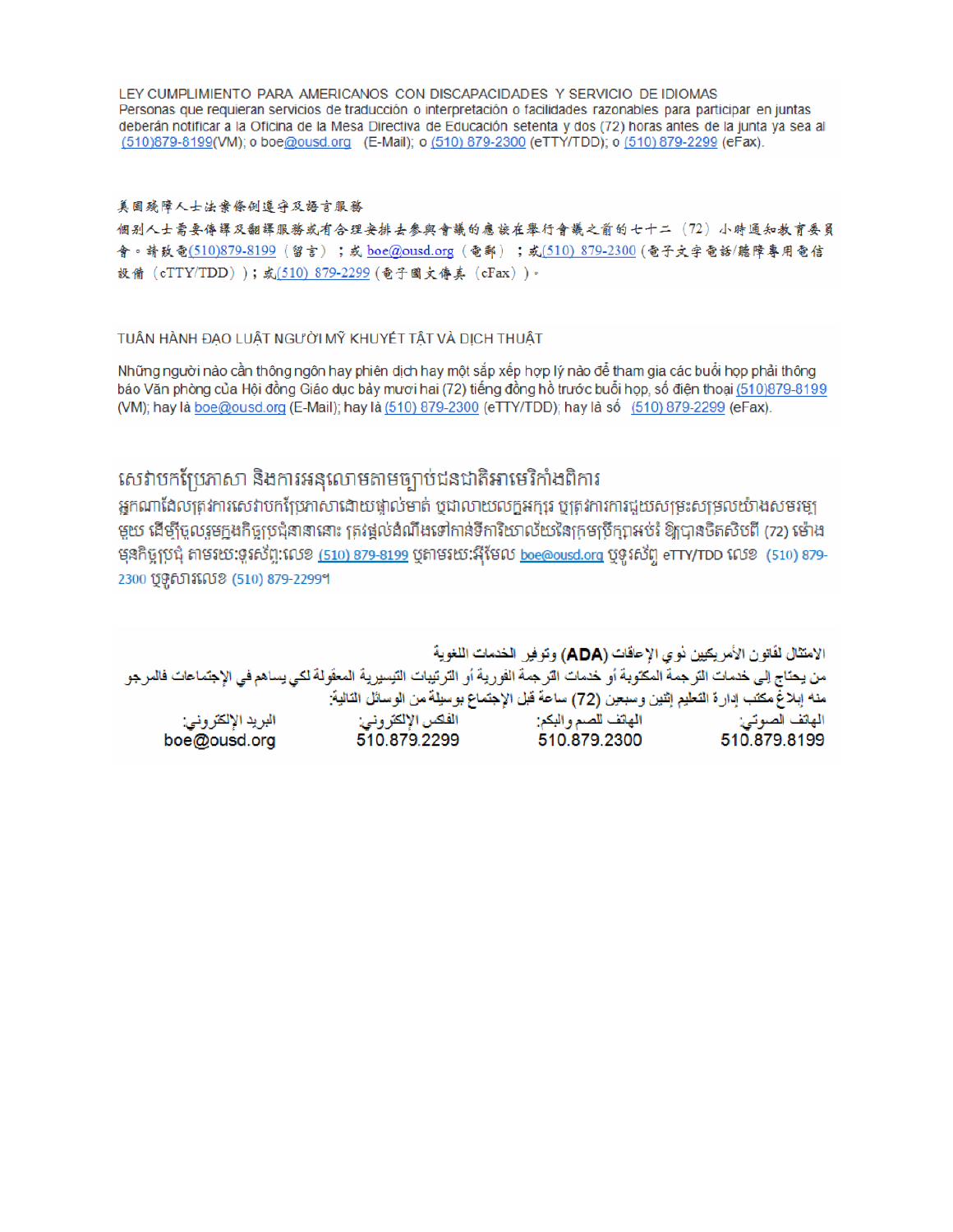# <span id="page-3-0"></span>**NOTICE - MEDIA/MEMBERS OF THE PUBLIC MAY ATTEND AND PARTICIPATE IN-PERSON OR VIRTUALLY**

*Members of the media and the public may attend and participate in the Board meeting in-person in The Great Room, La Escuelita Education Center, 1050 2nd Avenue, Oakland, CA 94606-2291 (entrance located at or near 286 East 10th St.) or virtually as described herein.*

*The following information is for those members of the media and public interested in viewing or listening to the Board meeting virtually.*

*• Zoom: To view by Zoom, please click https://ousd.zoom.us/j/82611031934 on or after the Noticed meeting time. Instructions on how to join a meeting by video conference are available at:*

*https://support.zoom.us/hc/en-us/articles/201362193 -Joining-a-Meeting.*

*• Phone: To listen by phone (via Zoom), please do the following at or after the Noticed meeting time: call (669) 900-9128, then enter Webinar ID 826 1103 1934, then press "#". If asked for a participant id or code, press #. Instructions on how to join a meeting by phone are available at:*

*https://support.zoom.us/hc/en-us/articles/201362663 - Joining-a-meeting-by-phone.*

*• To view the Board meeting from the District's Home Page - Upcoming Events & Live Meeting Video, please select the meeting name and click on the "In Progress" link under Video or go to the Legislative Information Center (under Board of Education on Home Page)>Calendar Tab>Calendar>Today>Board of Education>"In Progress" link under Video.*

*Public comment in-person is permitted within the times allotted for public comment on the Agenda. Virtual comment will also be permitted within the times allotted for public comment on the Agenda in the following two ways:*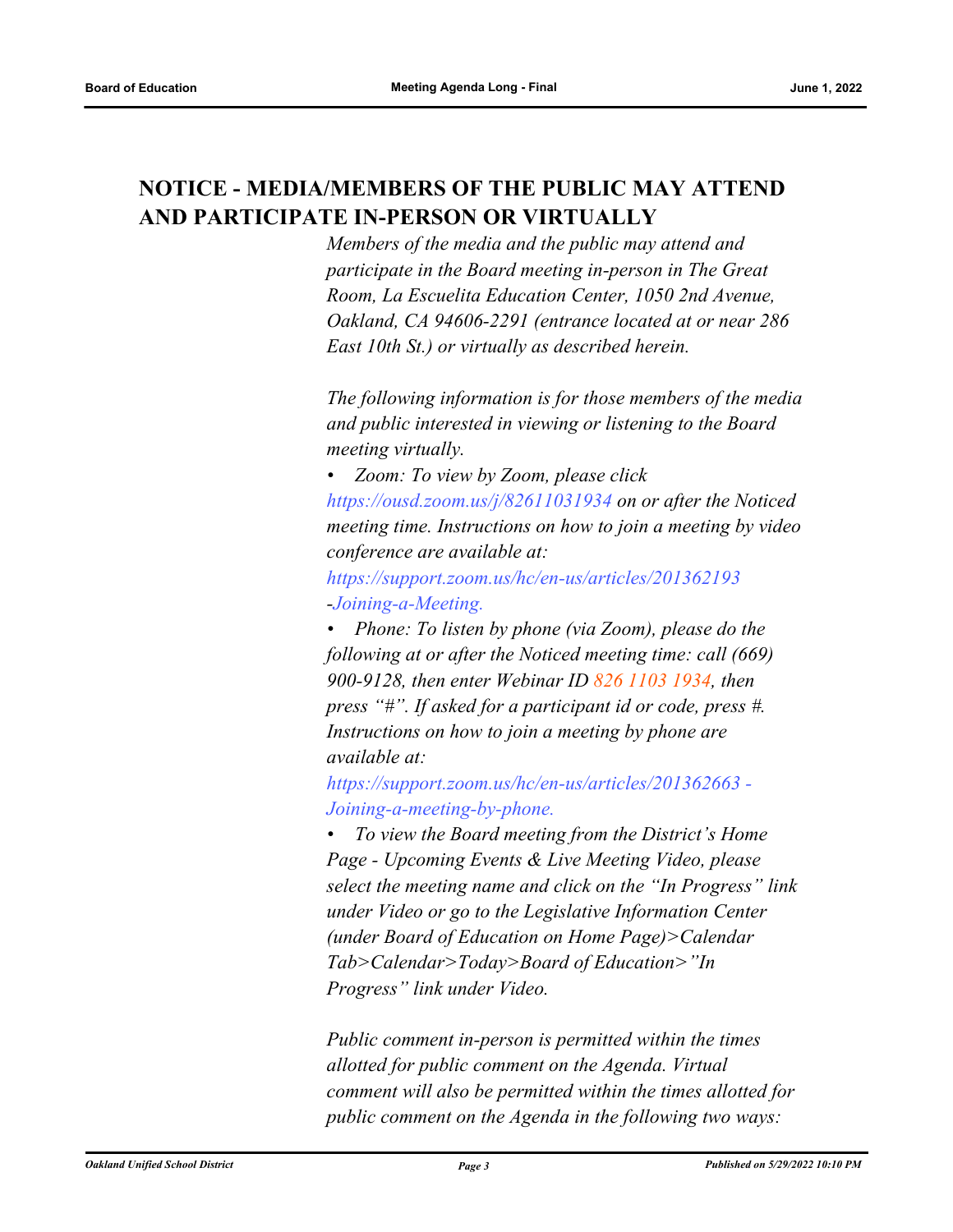# <span id="page-4-0"></span>**NOTICE - MEDIA/MEMBERS OF THE PUBLIC MAY ATTEND AND PARTICIPATE IN-PERSON OR VIRTUALLY (CONTINUED)**

*• To comment by Zoom, click the "Raise Your Hand" button to request to speak when Public Comment is being taken on the eligible Agenda item. You will be called on (by the name you logged in with), unmuted and allowed to make public comment. After the allotted time, you will then be remuted. Instructions on how to "Raise Your Hand" is available at:*

*https://support.zoom.us/hc/en-us/articles/205566129 -RaiseHand-In-Webinar.*

*• To comment by phone (via Zoom), press "\*9" to "Raise Your Hand" to request to speak when Public Comment is being taken on the eligible Agenda Item. You will be called on (by the Area Code and the last three digits of your phone number), unmuted and allowed to make public comment. After the allotted time, you will then be re-muted. Instructions of how to raise your hand by phone are available at:*

*https://support.zoom.us/hc/en-us/articles/201362663-Joinin g-a-meeting-by-phone.*

*In addition, members of the public may submit written comments for a posted Board of Education Meeting Agenda Item, before a meeting or while a meeting is "In Progress," from the District's Home Page - Upcoming Events & Live Meeting Video by selecting Board of Education Agenda "eComment" or from the Legislative Information Center, as follows:*

- *If before Sunday, click Calendar Tab>Next Week>Board of Education>eComment*
- *If Sunday or thereafter up thru day before Meeting, click Calendar Tab>This Week>Board of Education>eComment*
- *If day of Meeting, click Calendar Tab>Today>Board of Education>eComment*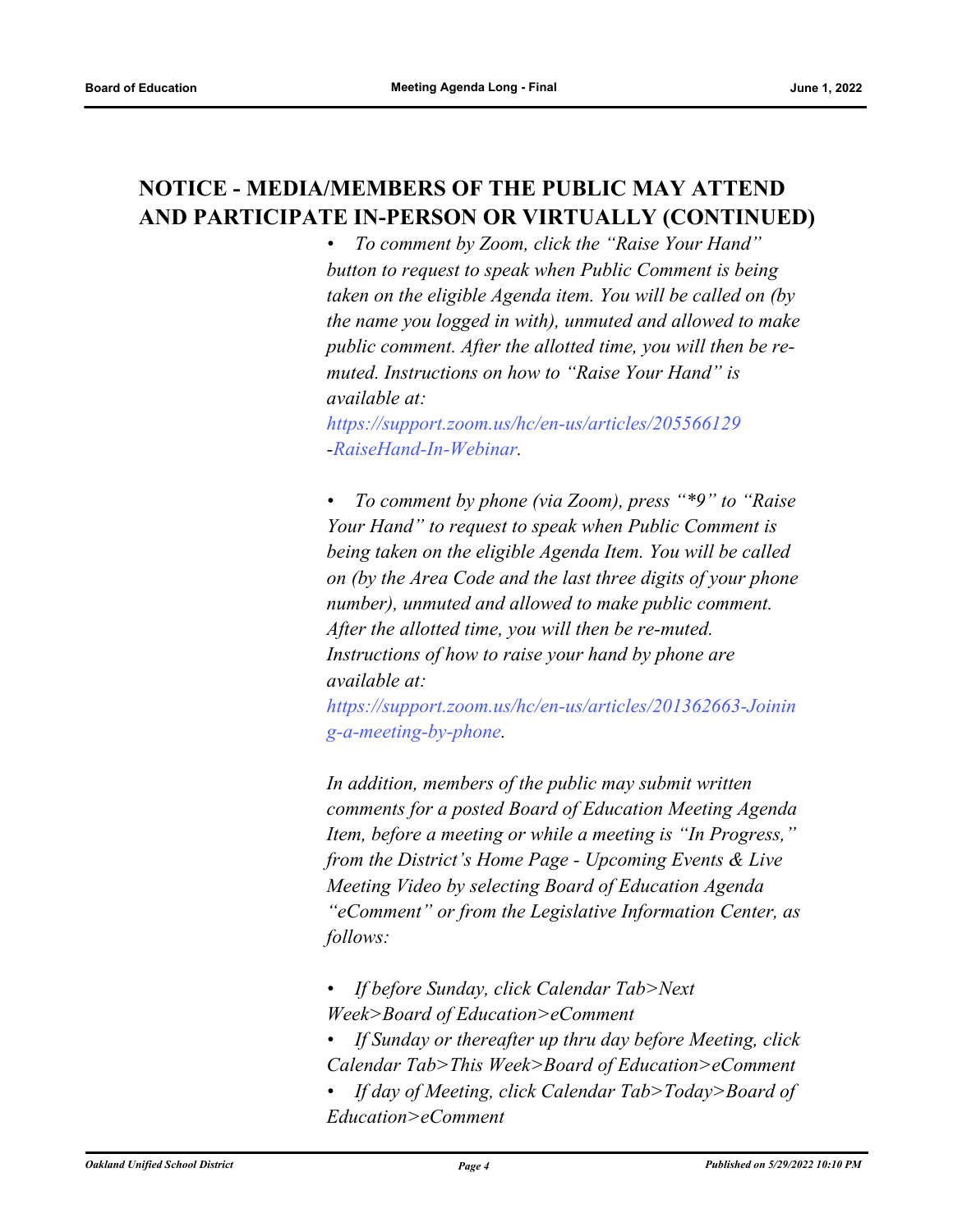<span id="page-5-0"></span>*Or "[eComment](https://ousd.granicusideas.com/meetings/2344-board-of-education-on-2022-06-01-5-00-pm-special-meeting)" in bold on the cover page of the Agenda.* 

*Written comments made on an eligible Agenda item, upon clicking of the Submit Button, are immediately sent via email to all members of the legislative body and key staff supporting the legislative body. Each eComment is a Public Record.*

## **NOTICE - RESUME MEETING ENTIRELY VIRTUALLY IF THERE ARE PUBLIC HEALTH VIOLATIONS**

*If there are any violations of any state, local, or District health and safety protocols or other unsafe behavior in light of COVID-19 by one or more attendees that "would present imminent risks to the health or safety of attendees," then the Board President may recess the meeting. If the violation is serious, if there are more violations, or if the violations repeat (after resuming the meeting in person) or persist, then the meeting may resume entirely virtually pursuant to Assembly Bill No. 361 and Resolution No. 2122-0014H (Making Certain Findings Necessary To Permit Virtual Meetings In Specified Circumstances). Prior to resuming entirely virtually, members of the Board attending in-person will leave the premises (The Great Room, La Escuelita Education Center, 1050 2nd Avenue, Oakland, CA 94606-2291) and rejoin the Board meeting via phone/video conference. No teleconference locations need be posted pursuant to Assembly Bill No. 361 and Resolution No. 2122-0014H. All staff members, members of the public, and members of the media will need to join the Resumed Meeting virtually using the link provided in the Agenda. If the Board meeting is recessed and then resumed entirely virtually, it will resume as soon as practicable but no earlier than sixty (60) minutes after the in-person Board meeting is recessed.*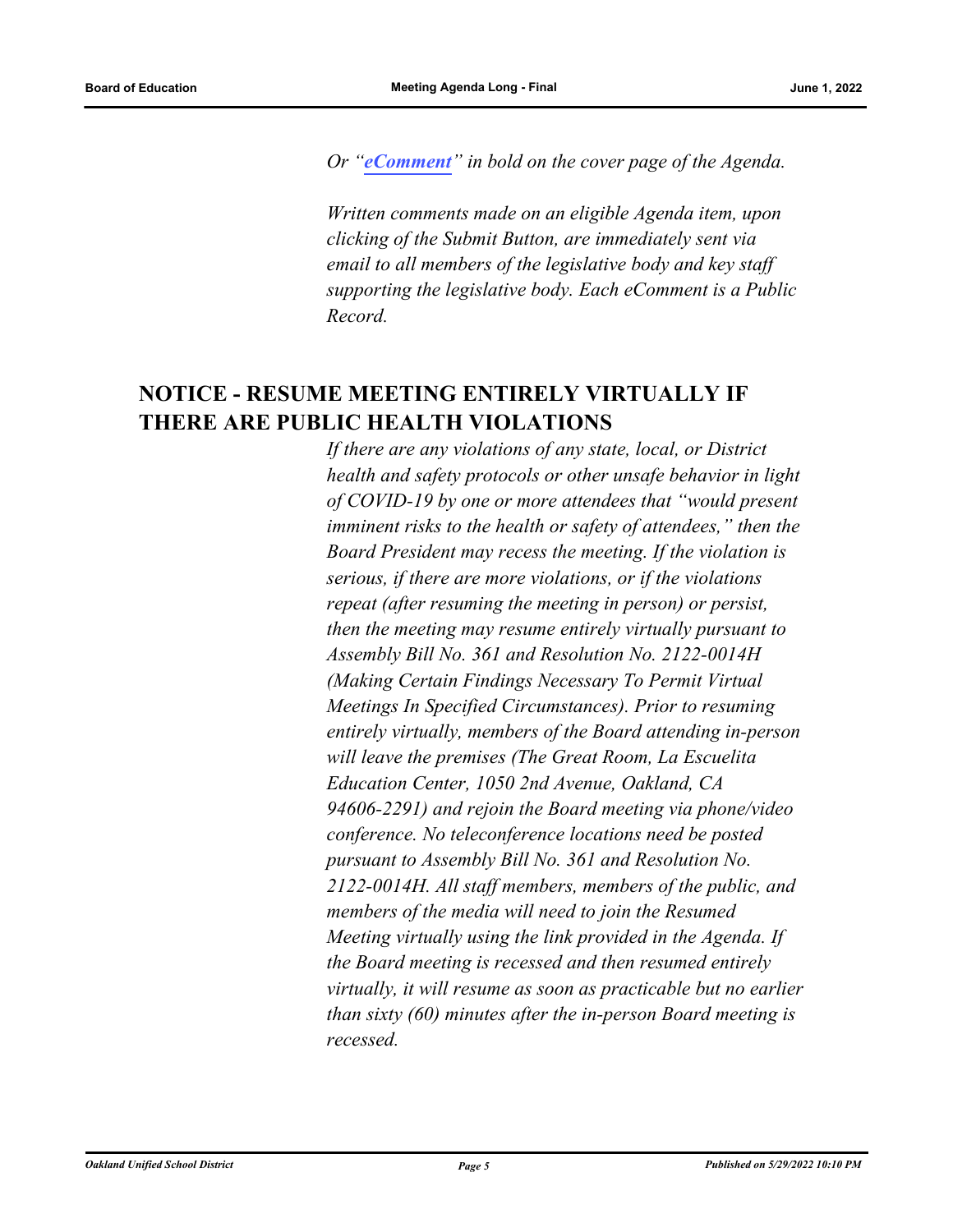### <span id="page-6-2"></span><span id="page-6-1"></span><span id="page-6-0"></span>**MEETING RULES OF ENGAGEMENT**

- *Five (5) minute speaking limit for Board Members*
- *No mingling with the audience*
- *Address comments to other Board Members*
- *Focus on agenda items*
- *Don't repeat what's been said*
- *Always be respectful*
- *No interruptions*
- *Enforce norms*
- *Model desired behavior*

### <span id="page-6-4"></span><span id="page-6-3"></span>**MEETING PROCEDURES**

*All Governing Board meetings shall begin on time and shall be guided by an Agenda prepared in accordance with Board Bylaws and posted and distributed in accordance with the Ralph M. Brown Act (open meeting requirements) and other applicable laws.*

- **A. Call To Order**
- **B. Roll Call**

# **C. President's Statement Disclosing Item(s) To Be Discussed In Closed Session Today (Listed Pursuant To Law)**

**Closed Session Item(s):**

#### **Public Employee Performance Evaluation**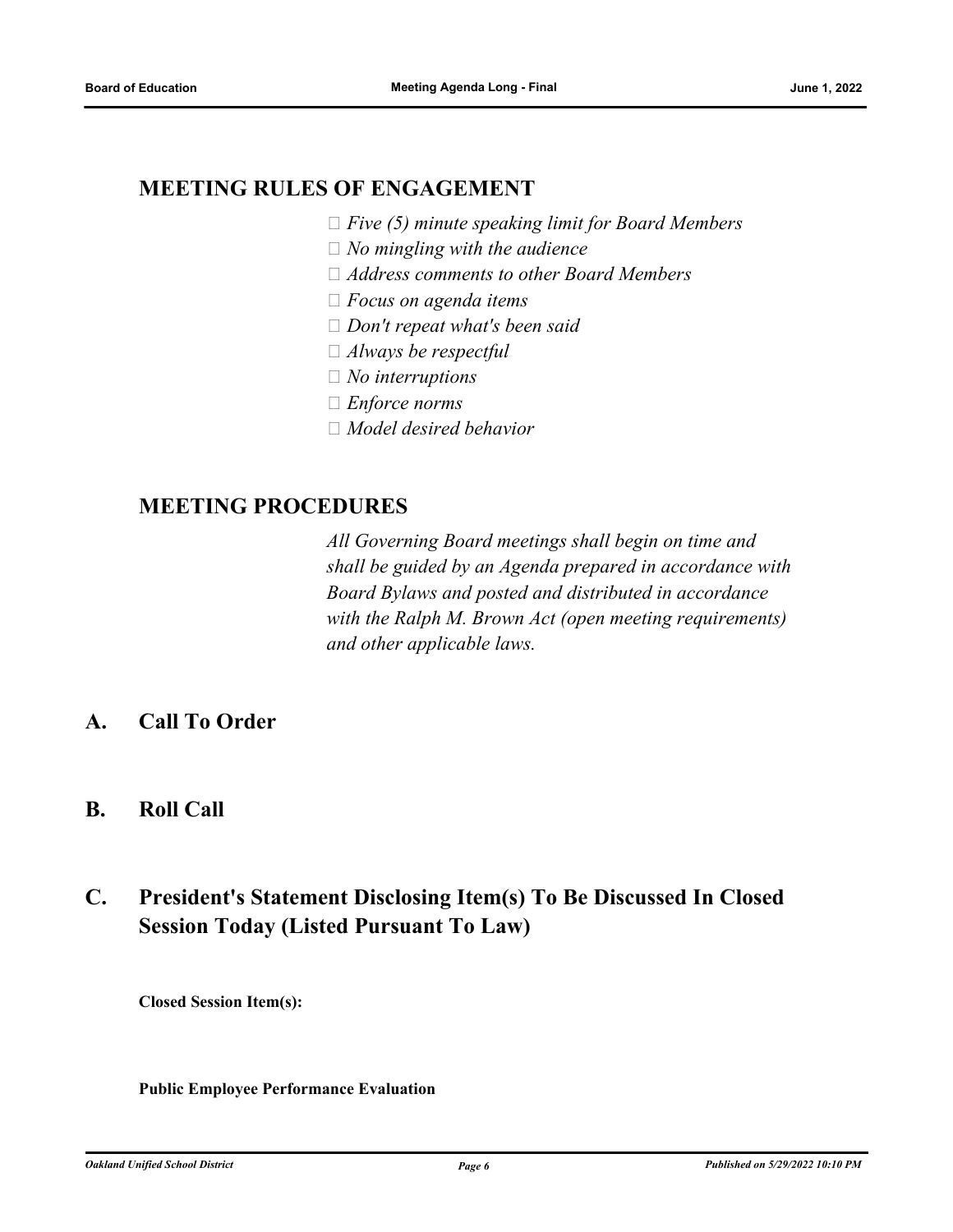<span id="page-7-1"></span><span id="page-7-0"></span>

| $C.-1$ | 21-1843 | <b>Public Employee Performance Evaluation</b> |
|--------|---------|-----------------------------------------------|
|        |         | Superintendent of Schools                     |
| $C.-2$ | 21-1844 | <b>Public Employee Performance Evaluation</b> |
|        |         | Chief Governance Officer                      |
| $C.-3$ | 22-1441 | <b>Public Employee Performance Evaluation</b> |
|        |         | <b>Chief Business Officer</b>                 |
| C.4    | 22-1442 | <b>Public Employee Performance Evaluation</b> |
|        |         | <b>Chief Systems and Services Officer</b>     |

### <span id="page-7-4"></span><span id="page-7-3"></span><span id="page-7-2"></span>**C1. Public Comments On Closed Session Items**

*This section of the Agenda provides an opportunity for members of the Public to address the Board on any Closed Session Item on today's Agenda prior to the Board's recess to Closed Session for possible consideration of such Item.*

C1.-1 **[22-1456](http://ousd.legistar.com/gateway.aspx?m=l&id=/matter.aspx?key=55750) Public Comment On Closed Session Items** Public Comment On Closed Session Items - June 1, 2022.

- **D. Recess To Closed Session**
- **E. Reconvene To Public Session**
- **F. Second Roll Call**
- **G. President's Statement of Reportable Action Taken In Closed Session and the Vote or Abstention of Members Present, If Any**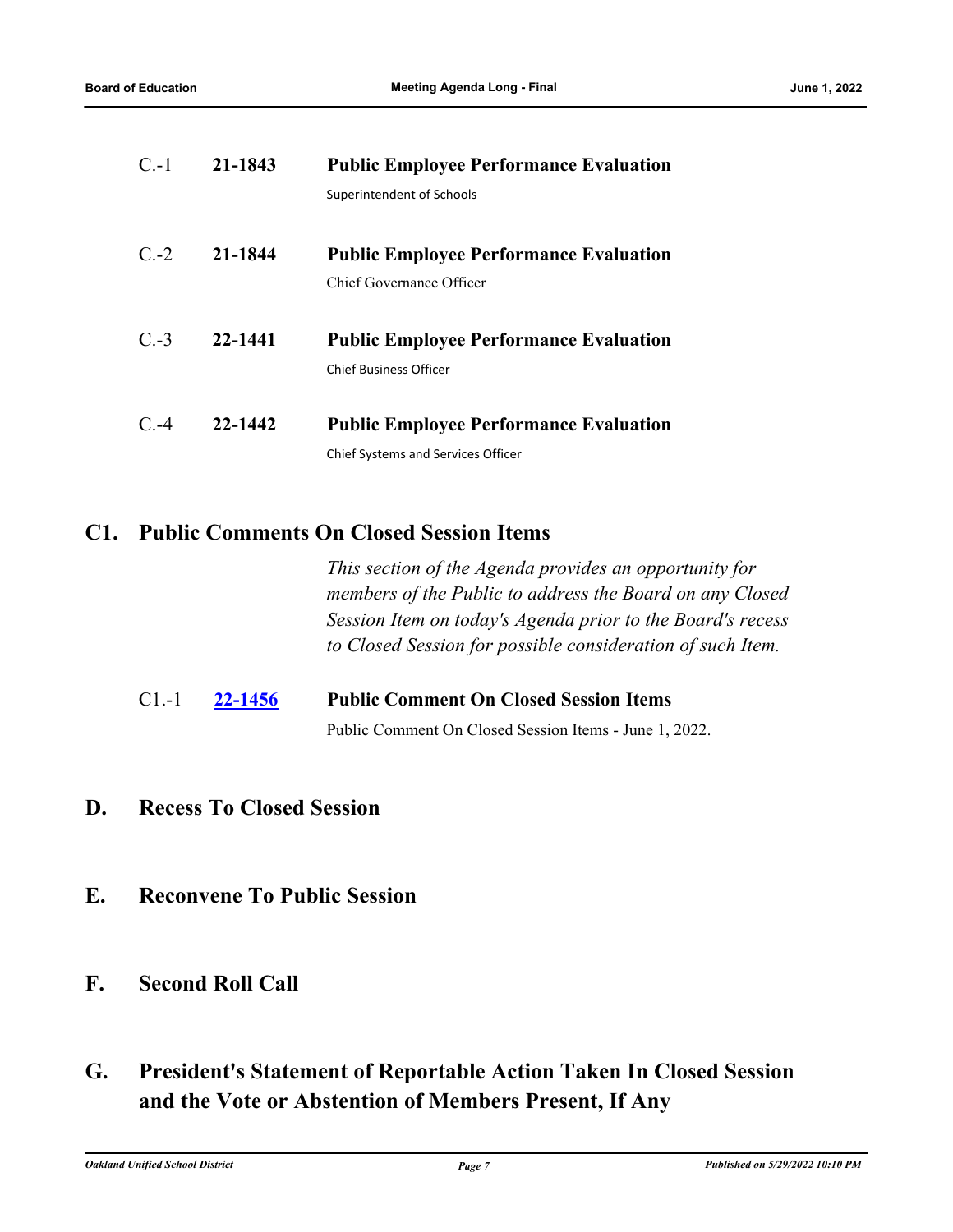#### <span id="page-8-0"></span>**H. New Business**

<span id="page-8-1"></span>X **■ H.-1** 

### **[22-1276](http://ousd.legistar.com/gateway.aspx?m=l&id=/matter.aspx?key=55570) Third Interim Financial Report - As of April 30, 2022 - Fiscal Year 2021-2022 - Chief Business Officer**

Adoption by the Board of Education of Resolution No. 2122-0044 - District's Third Interim Financial Report for Fiscal Year 2021-2022, as of April 30, 2022, as a Result of the District's Second Interim Financial Report Adoption, Certification Being "Qualified".

[22-1276 Presentation - Third Interim Financial Report - As of April](http://ousd.legistar.com/gateway.aspx?M=F&ID=104645.pptx)  30, 2022 - Fiscal Year 2021-2022 - Chief Business Officer 22-1276 Board Memorandum, Resolution, SACS Report - Third [Interim Financial Report - As of April 30, 2022 - Fiscal Year 2021-2022](http://ousd.legistar.com/gateway.aspx?M=F&ID=104647.pdf)  - Chief Business Officer *Attachments:*

#### *Legislative History*

5/12/22 Budget and Finance Committee Discussed

#### **[22-1477](http://ousd.legistar.com/gateway.aspx?m=l&id=/matter.aspx?key=55771) Report - Part 2 - District Staffing Levels and Compensation - Chief Business Officer ■ H.-2**

Presentation to the Board of Education by the Superintendent of Schools or designee, Chief Business Officer, of a Report - Part 2\* - District Staffing Levels and Compensation compared with districts of similar size, location, and student populations.

[22-1477 Presentation - Report - Part 2 - District Staffing Levels and](http://ousd.legistar.com/gateway.aspx?M=F&ID=104642.pptx)  Compensation - Chief Business Officer [22-1477 Board Memorandum - Report - Part 2 - District Staffing](http://ousd.legistar.com/gateway.aspx?M=F&ID=104643.pdf)  Levels and Compensation - Chief Business Officer *Attachments:*

<sup>\*</sup>Part 1 - December 15, 2022 - 21-3064 Report - School Services of California, Inc. - Oakland Unified School District Comparative Organization Structure and Staffing Review - Chief Business **Officer**